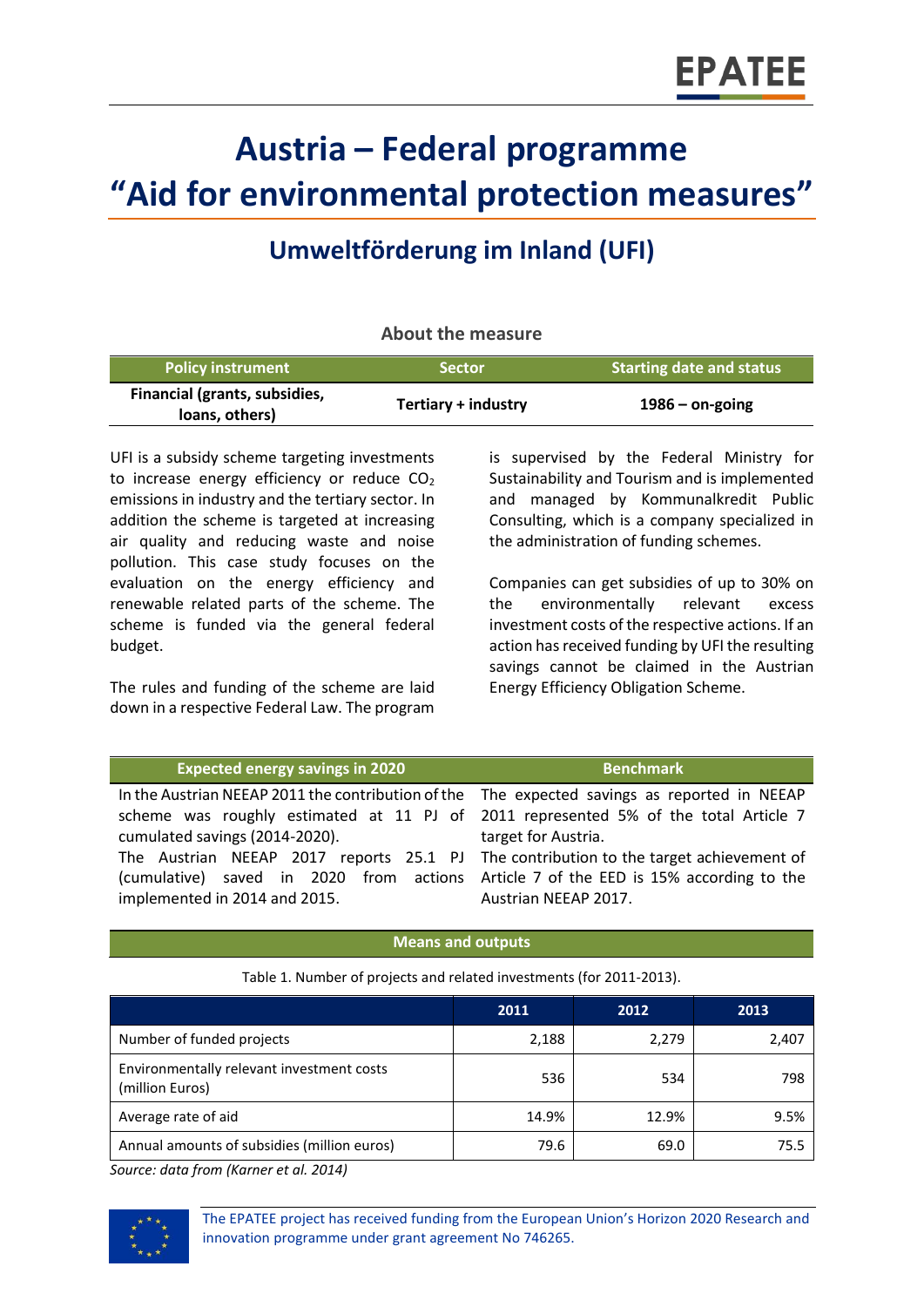- Environmentally-relevant additional investments: These represent the extra costs for implementing a higher standard that results in additional benefits for the environment or energy efficiency.
- The majority of projects funded are related to energy efficiency actions (48.0%) and actions to increase the use of renewable energy sources (49.8%).
- Out of 9,914 applications submitted by companies over 2011-2013, 6,874 were accepted (69% approval rate). The other applications were either withdrawn or rejected due to non-eligibility or because the action was not implemented at all.

# **Data about energy savings**

| Unit                                                                     | <b>Main source of data</b>                                              |
|--------------------------------------------------------------------------|-------------------------------------------------------------------------|
| Final annual energy savings<br>and amount of renewable<br>energy (MWh/a) | Information submitted by companies in their applications for<br>support |

Table 2. Final annual energy savings and annual renewable energy production from projects implemented over 2011-2013 (in MWh/a).

| <b>Results in categories of funded measures</b>    |                            |                                            |                          |
|----------------------------------------------------|----------------------------|--------------------------------------------|--------------------------|
|                                                    | <b>Funded</b><br>pro jects | <b>Energy from</b><br>renewable<br>sources | <b>Energy</b><br>savings |
|                                                    |                            | in M Wh/a                                  | in M Wh/a                |
| Renewable energy sources                           | 3,420                      | 2,865,520                                  |                          |
| Biomass boilers                                    | 1622                       | 306,817                                    |                          |
| Biomass micro networks                             | 312                        | 98,791                                     |                          |
| Biomass local district heating                     | 426                        | 1,005,922                                  |                          |
| <b>Biomass CHP</b>                                 | 7                          | 368,247                                    |                          |
| Exchange of boilers                                | 3                          |                                            |                          |
| Heat distribution (connection to district heating) | 270                        | 938,824                                    |                          |
| Solar heat                                         | 705                        | 13,718                                     |                          |
| Production of biogenic fuel                        | 4                          | 42,345                                     |                          |
| Electricity generation                             | 62                         | 590                                        |                          |
| Geothermal energy                                  | 3                          | 55,812                                     |                          |
| Energy from biogenic waste                         | 6                          | 34,454                                     |                          |
| <b>Energy efficiency</b>                           | 3,302                      |                                            | 1, 212, 419              |
| Natural gas CHP                                    | 30                         |                                            | 61,789                   |
| Connection to district heating networks            | 800                        |                                            | 120,571                  |
| Heat pumps                                         | 349                        |                                            | 35,527                   |
| Energy saving projects in companies                | 1176                       |                                            | 884,882                  |
| LED systems                                        | 580                        |                                            | 22,125                   |
| Energy efficient drives                            | 26                         |                                            | 5,300                    |
| Thermal insulation of buildings                    | 178                        |                                            | 65,254                   |
| New buildings                                      | 103                        |                                            | 5,545                    |
| Air-conditioning and cooling                       | 60                         |                                            | 11,426                   |

*Source: data from (Karner et al. 2014, tables 112 and 118)*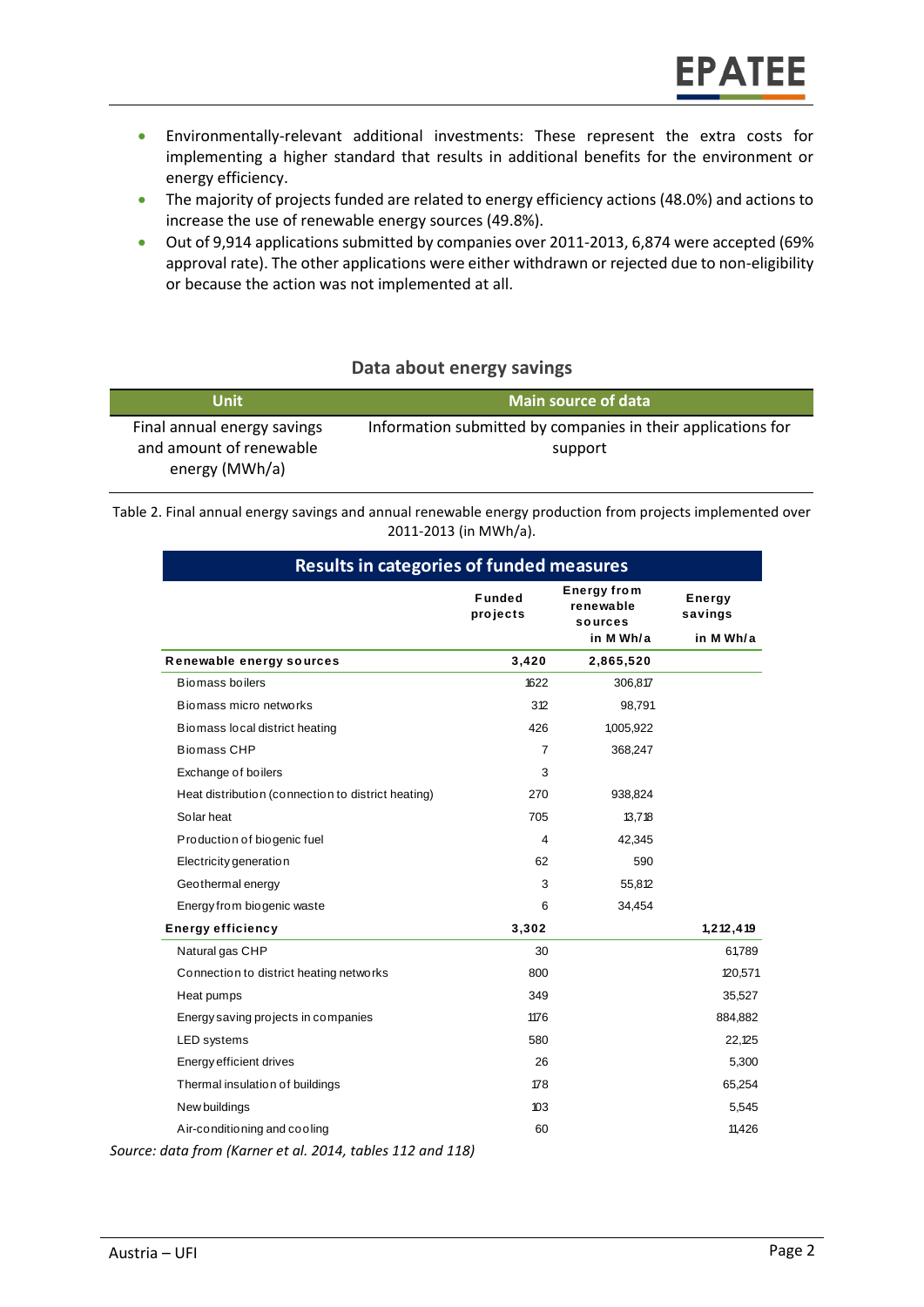Energy savings are monitored for the scheme in terms of final annual energy savings. The category "Energy savings projects in companies" is open for projects that are not covered by any other category. These projects range from complex projects combing several actions to single action projects. The data presented above is based on the evaluation done in 2014 (about years 2011-2013) and is not directly comparable to the energy savings numbers presented for EED reporting.

#### **Sources of uncertainties about energy savings**

 Energy savings and amounts of renewable energy displayed are based on information provided by funded projects and are ex-ante.

# **Evaluation of the energy savings**

**Calculation method(s) and key methodological choices**

- Methods: only ex-ante; engineering estimates (**scaled savings, method 5**), that is usually based on own calculations by the company (checked by Kommunalkredit Public Consulting when processing the application)
- Baseline: The baseline for energy savings is "**actual before**"
- The overall effects are expressed in  $CO<sub>2</sub>$  emission reductions per year using standard emission factors
- No correction factors are used
- Only projects can get funding that would not have been implemented anyway. This is the basic requirement of the subsidy scheme and ensures additionality. Causality is also ensured by this requirement (=without the subsidy, the project would not have been implemented). For more details, see *Focus on additionality*.

#### **Ex-post verifications and evaluations**

The  $CO<sub>2</sub>$  reductions effects displayed in the evaluation study are based on the information that subsidised projects have to deliver to the funding body (Kommunalkredit Public Consulting). Calculations are checked for every application before its approval. Based on this bottom-up information, the evaluators performed a plausibility check in order to make the effects consistent with the overall energy and greenhouse gas emissions balances of Austria.

| <b>Indicator</b>                         | <b>Explanations</b>                                                                                         |
|------------------------------------------|-------------------------------------------------------------------------------------------------------------|
| Number of funded                         | Data monitored by main categories of projects.                                                              |
| projects                                 | For results see above in "Means and outputs".                                                               |
| Total environmentally<br>relevant excess | The environmentally relevant excess investment costs are the basis                                          |
| investments triggered                    | for determining the subsidy. This indicator can thus be seen as the<br>investments triggered by the scheme. |
|                                          | For Results see above in "Means and outputs".                                                               |
| Total volume of subsidies<br>in Euro     | The total value of subsidies over 2011-2013 was 224 million Euro                                            |
| Average rate of aid                      | For results see above in "Means and outputs".                                                               |
| $CO2$ emission reductions<br>per year    | Results estimated based on the estimated energy savings, using<br>standard emission factors.                |

#### **Other indicators monitored and/or evaluated**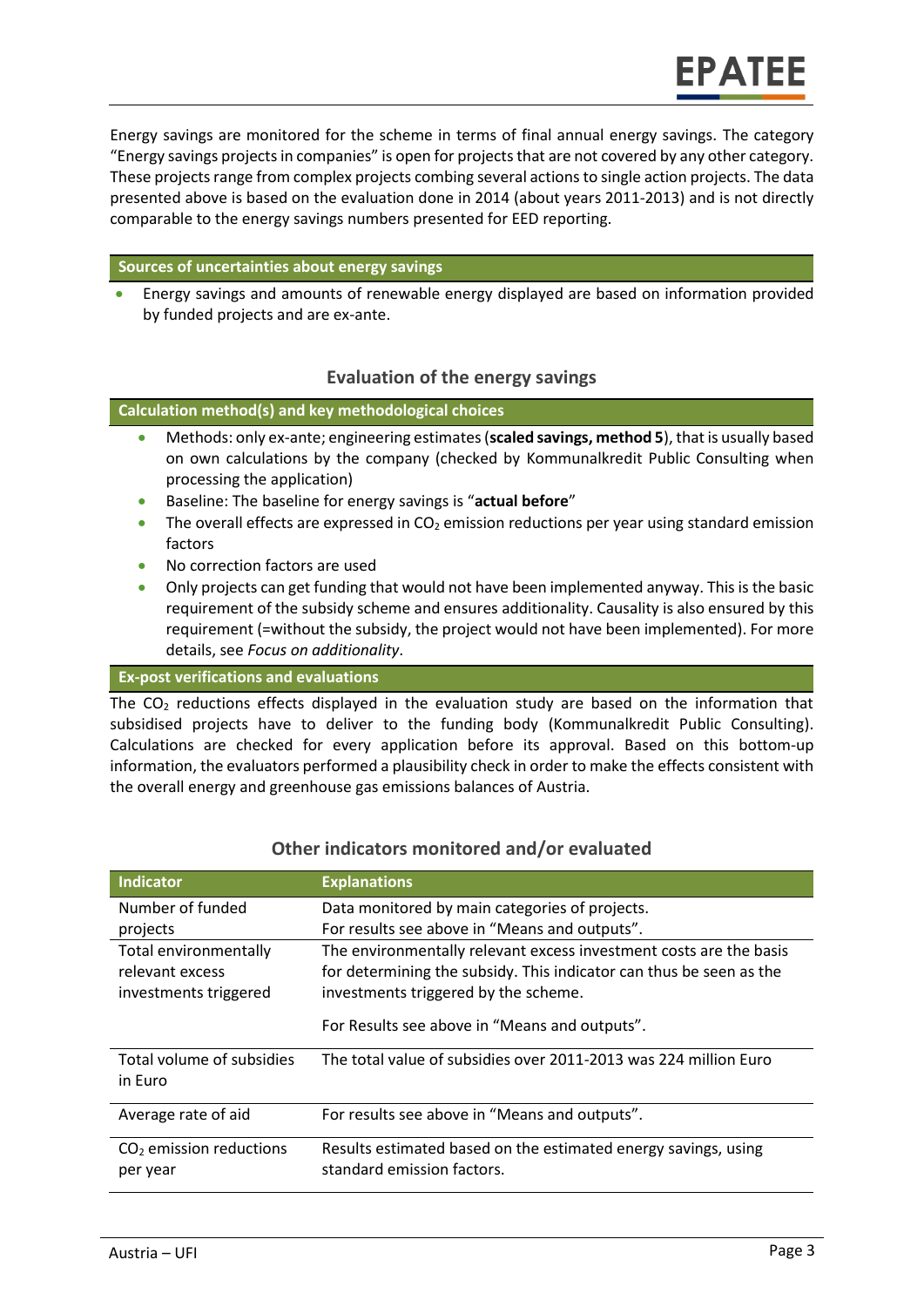Public efficiency indicator (euro/tCO<sup>2</sup> avoided) Amounts of subsidies divided by the  $CO<sub>2</sub>$  emissions over the lifetime of the projects funded

A disaggregation of all numbers is also made with respect to the Austrian Federal Provinces. This means to a certain extent the regional effects of the scheme are displayed.

One chapter of the evaluation report is dedicated to the analysis of economic effects. Within an inputoutput analysis the following economic effects of the scheme are assessed:

- Gross production value
- Value added
- Employment (number of employment relationships, number of full time equivalents)

#### **Gross production value and value added**

In total the environmentally relevant excess investments triggered of 1.9 bn Euro in 2011-2013 led to a production (gross production value) of 2.9 bn Euro and a value added of 1.2 bn Euro. This implies multipliers of 1.76 and 0.71 respectively.

#### **Employment**

In addition the environmentally relevant excess investments triggered 18,400 employment relationships which results in 16,800 full time equivalents.

This implies one million Euro of environmentally relevant investment that was subsidised with 170,000 Euro on average led to or secured 10 new full time equivalents.

# **Other aspects evaluated**

In addition to economic effects and energy and  $CO<sub>2</sub>$ -reducitons the evaluation analyzed the average processing time (time between application and decision on eligibility) until of subsidy applications which is 192 days for the period 2011-2013. This means a reduction of 39 days as compared to the former period. This is due to more standardized procedures (e.g. online application) in the application process as well as the lower share of complex projects.

# **Focus on additionality**

UFI provides investment subsidies to companies for actions that:

- are not required by law or an authority;
- have a positive environmental effect;
- due to a long pay-back time need a subsidy to be implemented.

Additionality of the actions is secured by a set of requirements. The **environmentally relevant excess investment costs** are the basis for the determination of the subsidy. If legal requirements exist, the company can only claim costs that go beyond this legal requirement (e.g. minimum requirements for refurbishments of buildings). If there are no legal requirements in place for an action the company can only claim the costs that go beyond a business as usual implementation of the action (e.g. more efficient boiler than the market average).

The subsidy rate **depends on the environmental effect**. Put simply: The higher the environmental effect the higher the subsidy rate.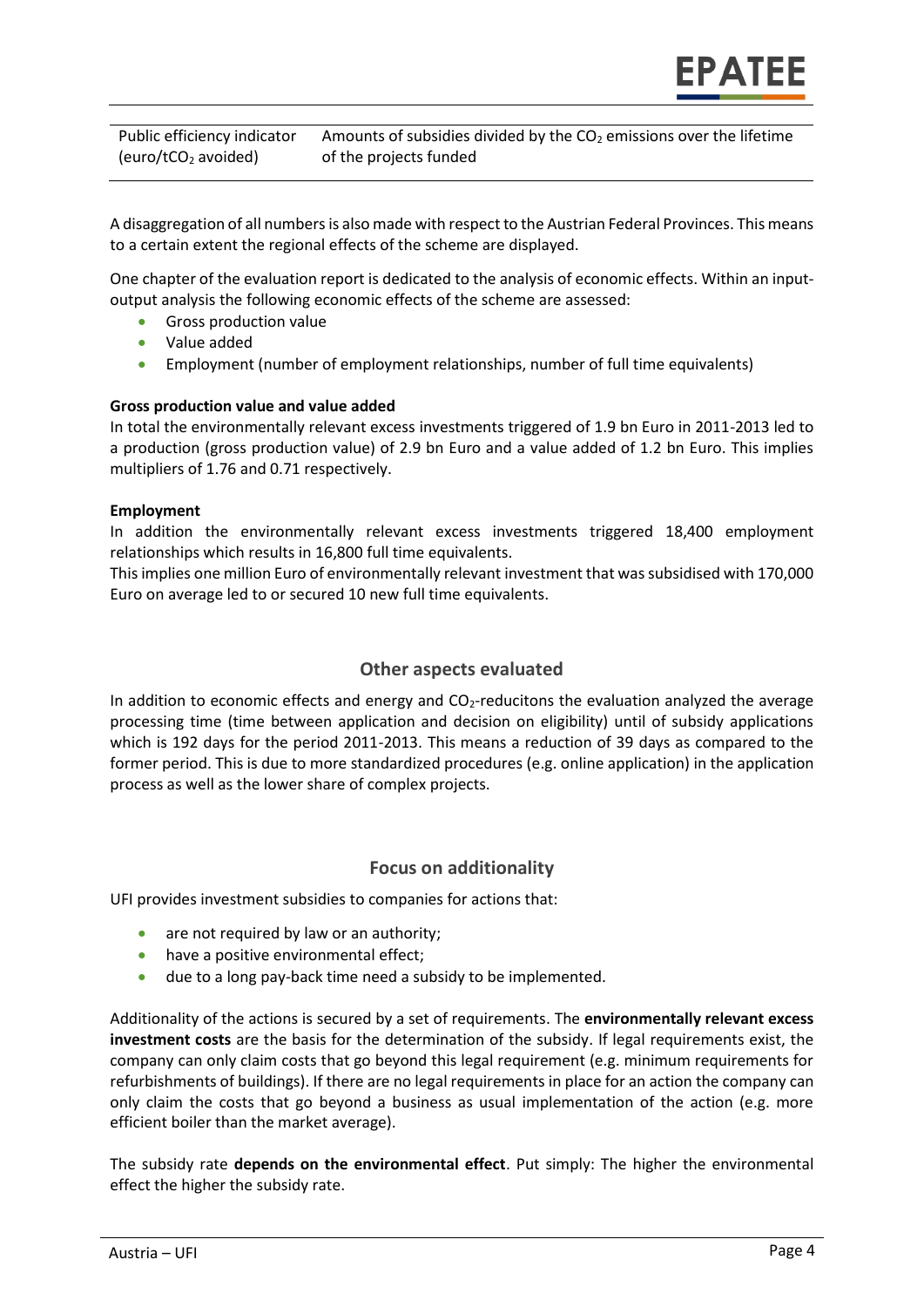The company has to prove that the **pay-back time of the action is longer than three years**. The calculation is based on static amortisation with current energy prices.

Companies have to **state the amount of subsidy that is needed** to trigger implementation of the action.

Each application for a subsidy is thoroughly checked by Kommunalkredit Public Consulting for all requirements that are laid down in the respective law and subsidiary rules.

# **Experience feedback from stakeholders**

**Interview with Michael Aumer (Austrian Federal Ministry for Sustainability and Tourism)**

**1. What is the role of evaluation in the management of the scheme?**

The programme is evaluated every three years by external evaluators. The requirement for evaluation is set by law. Thus the evaluation serves more than one purpose:

- It is used to report to the federal parliament on the effects of the scheme
- It is used internally by the competent Ministry and the management body to get hints not only on the results/effects but also on possible future requirements and focus topics of the scheme.

The evaluation of the scheme tries to go a little more into detail of why certain things happened in order to understand the underlying dynamics and be able to take adequate measures to solve these issues.

**2. What were the main lessons learnt from the evaluations (about the impacts of the scheme and what could be improved)?**

Apart from showing the effects of the scheme the evaluation helped to adapt the scheme and its rules to make it more practical and effective.

**3. What were the lessons learnt in terms of evaluation practices?**

Data collection is a main issue. The data requested should be clear before evaluation starts because it is often impossible to gather data afterwards

Independence of evaluators is important but on the other hand evaluators have to know the scheme very well in order to understand the reasons for certain design choices policy makers made. This makes it sometimes difficult for authorities to find the right evaluators.